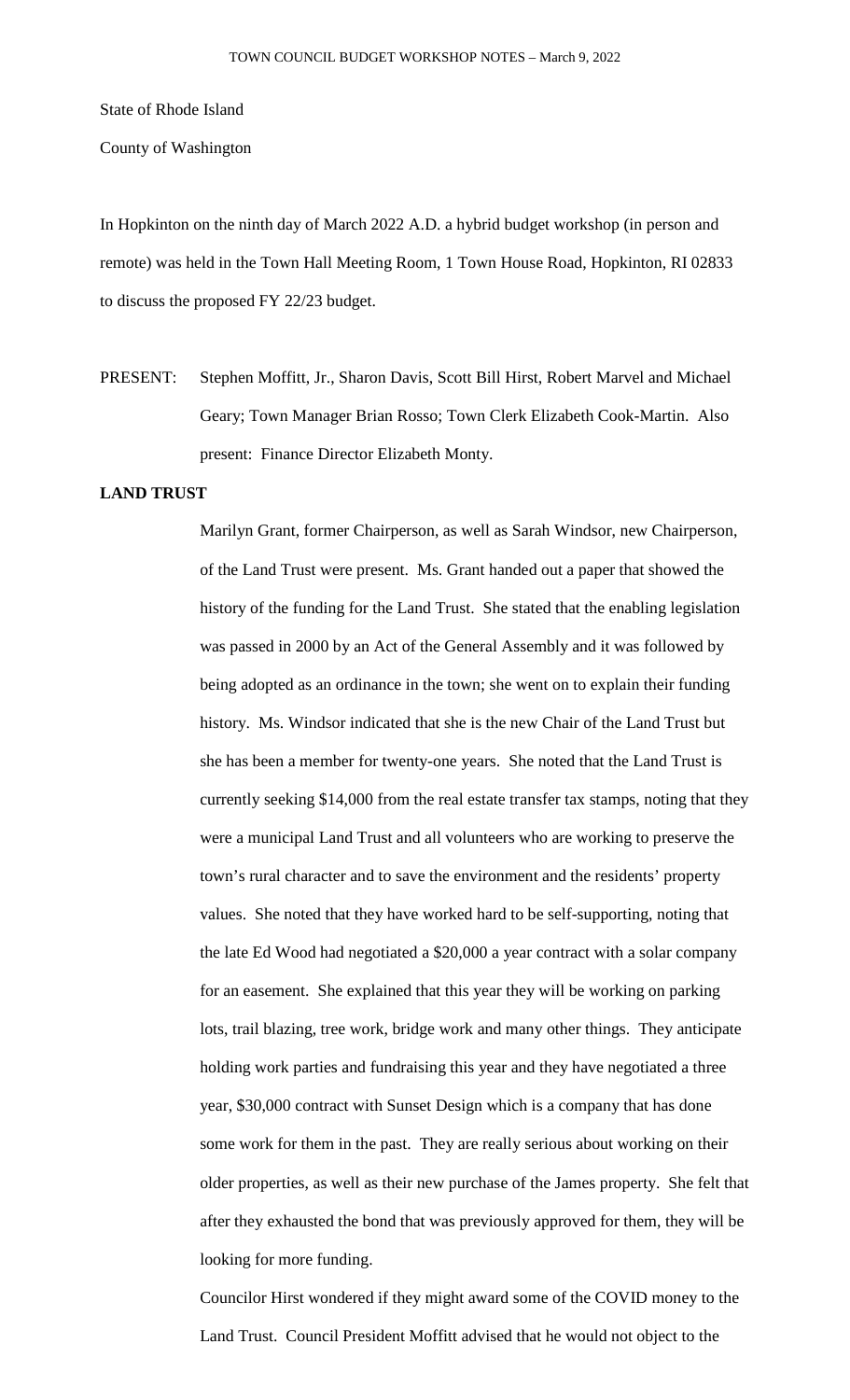Land Trust receiving \$14,000 from the real estate transfer tax stamp money. Councilor Geary thanked both Ms. Windsor and Ms. Grant for volunteering for so many years. Councilors Marvel and Davis also wished to thank Ms. Grant and Ms. Windsor for their time and suggested that they also approved the request of \$14,000.

### **GRANTS & CONTRIBUTIONS**

# **WOOD RIVER HEALTH SERVICES**

Edward Smith, CFO and Sarah Channing, Director of Development and Communications of Wood River Health Services were present. Mr. Smith wished the Council to increase their contribution to \$20,000. He explained that due to COVID they have increased their services, staff and patient base by approximately 10%. Councilor Hirst noted that he was a patient of Wood River and felt that was the best endorsement he could give and Councilor Geary suggested that Wood River Health Services provided outstanding services to the community. Council President Moffitt indicated that he would have to object to their requested increase due to the total proposed nonprofit budgets being twice as much as what was in the Capital Improvement Plan. He did not want to put an increase on the taxpayers but noted that when they did speak about disbursing the ARPA funds they may revisit what they are granting nonprofit agencies; he wished to level fund this budget. Mr. Smith asked when they anticipated discussing what they will do with the ARPA funds and Council President Moffitt indicated that their goal was to wait until after the budget process; probably within the next six weeks. Councilor Hirst asked when the last time Wood River Health Service's budget was increased. Councilor Marvel noted that there are a lot of requested increases this year; the Council has to make sure that the budget that they approve and put forth to the voters will be something that the voters are willing to approve.

# **ASHAWAY FREE LIBRARY**

Heather Field, Library Director of the Ashaway Free Library was present via Zoom. She noted that the library was approximately 84% to 95% of what they were pre-pandemic; with their big news being their 150 year anniversary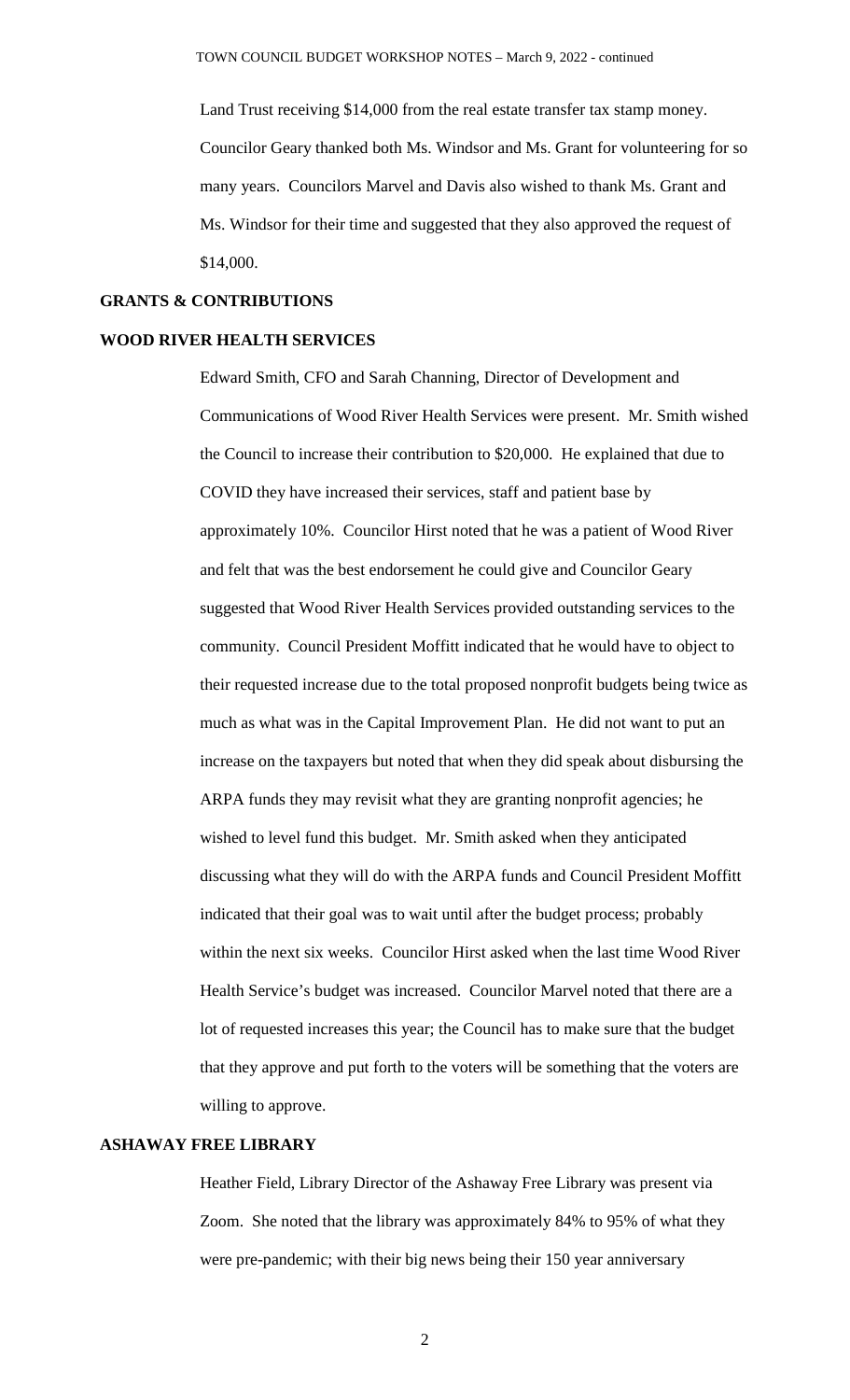celebration. They have asked for level funding this year for they understand the town's financial situation.

Council President Moffitt noted that he was a big supporter of Ashaway Library and he had no objection to her budget. Councilor Hirst wished to note that there is a law that dictates if the Council does not support the libraries at the same dollar amount as the previous year, than the library will be penalized with their state funding. Councilor Davis noted that she loves the Langworthy Library Book Club and Councilor Marvel also advised that he is a huge supporter of the libraries and felt they should continue their funding as requested. Councilor Geary concurred.

### **LANGWORTHY PUBLIC LIBRARY**

Martha Baton, Acting Director of the Langworthy Public Library was present via Zoom, noting that they are actively seeking a new person to lead them. She explained some of the services that the library offers which include: readers' advisory, reference, a local history archive, homework help, internet and Wi-Fi access, as well as many programs including two adult book clubs which are very well attended.

Council President Moffitt indicated that he supported the Langworthy Public Library and approved her request. Councilor Hirst advised that in a lot of towns the libraries were part of the municipal government, unlike Hopkinton, and our libraries are private entities supported by tax dollars. Councilor Davis acknowledged that she was a patron of the Langworthy Library and was a member of the book club. Councilors Geary and Marvel both wished to thank the libraries for their work.

### **HOPE VALLEY AMBULANCE**

Kevin Yeaw, EMT-Cardiac, Registered Nurse and recording secretary of the Board of Directors of the Hope Valley Ambulance Squad was present. Mr. Yeaw advised that they were requesting an increase of \$48,000 which would bring their budgeted amount up to \$100,000. Mr. Yeaw noted that their last increase was in 2016 and indicated that this past year they had responded to 1,540 calls, 481 of which were to the Town of Hopkinton, making 2021 their busiest year on record. While their call volume has risen, their direct billing income was reduced during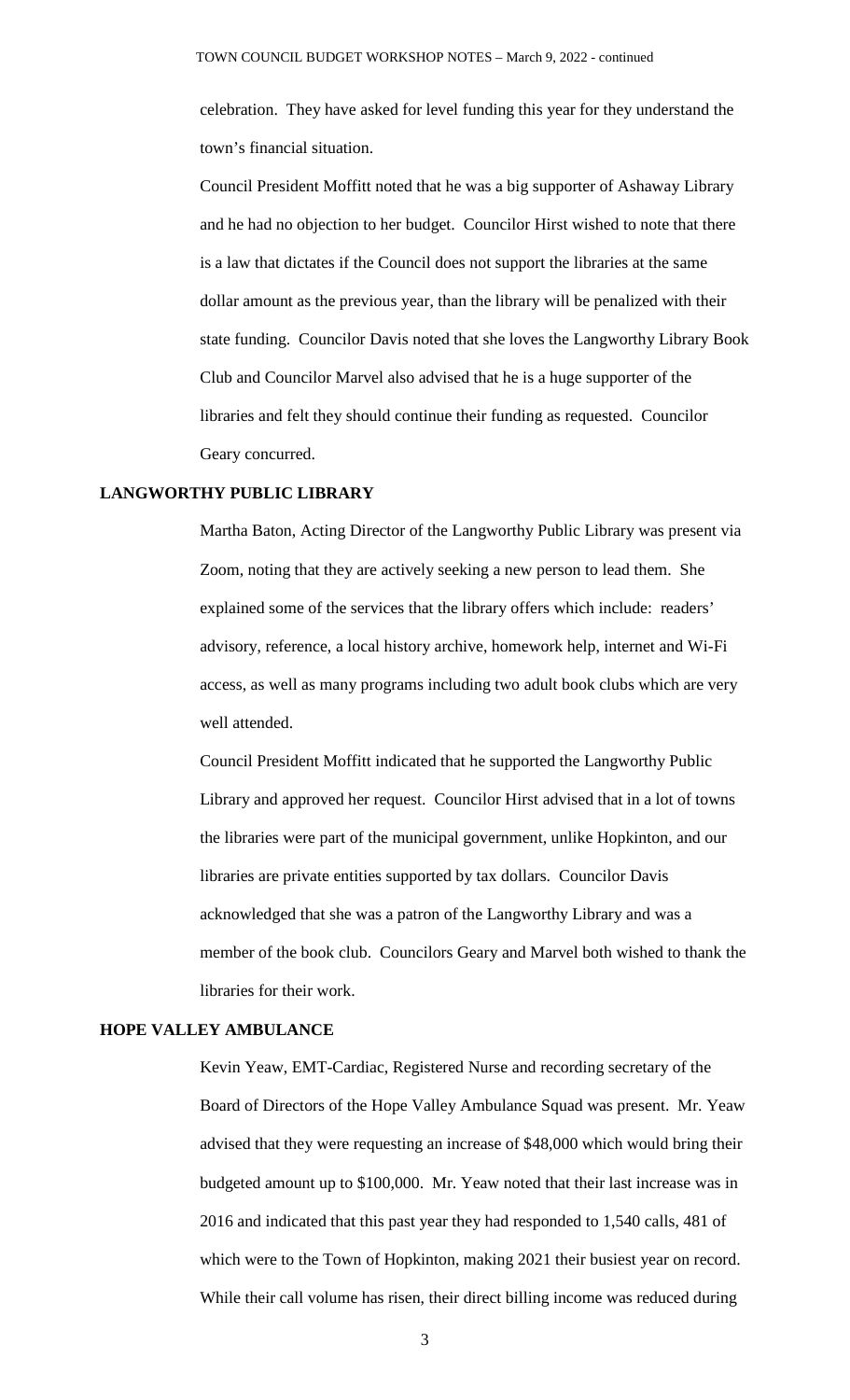this six year time span a total of \$121,809 due to reduced insurance company compliance and reimbursement standards. He explained that in 2020 they were forced to sell one of their critical Frontline ambulances, reduce employee pay, sell medical equipment such as stretchers, and reduce the number of paid positions each day. He noted that there was a misconception that ambulance companies should be able to support themselves through billing, explaining that since 2016 they have seen an 11% increase in calls but a 38% decrease in collected billing from insurance companies. Councilor Hirst suggested a dialogue to see if this ambulance association should be merged in with the fire district or have an improved relationship, financial and governance with the fire department. In the Village of Ashaway, the Ashaway Fire District, out of their district budget, gives money to the Ashaway Ambulance who also receives an allotment from the Town of Hopkinton. Mr. Yeaw stated that the Hope Valley Ambulance did not receive any financial assistance from any fire districts in the area. Councilor Hirst was concerned about the ambulance association's future and felt a workshop with the Town Council, ambulance corps and fire departments would be in order. Sandy Myers, the President of Hope Valley Ambulance was present and advised the Council that one of the incentives that they use to get people to join their organization was to pay for their EMT classes and have them sign a contract for one to two years of service. She asked Councilor Hirst if he had invited the fire departments to their meeting on Friday and he indicated that he had not. Councilor Geary thanked the ambulance for their service and asked if they had a paid day time crew and Ms. Myers noted they have a paid crew 24/7, noting there were two shifts, 5:00 a.m. to 5:00 p.m. and 5:00 p.m. to 5:00 a.m. They have been unable to get volunteers and the Labor Board does not allow them to volunteer and work for the same entity. Council President Moffitt asked if they had applied for any federal grants and Ms. Myers indicated they had and they will have to start paying in June. Mr. Yeaw noted that during the COVID pandemic, due to the financial hardship they were under, they had reached out to the fire districts asking for a small contribution but were turned down. Council President Moffitt indicated that he could not support a doubling of their budget and felt there needed to be more discussion. He acknowledged that the Ashaway Fire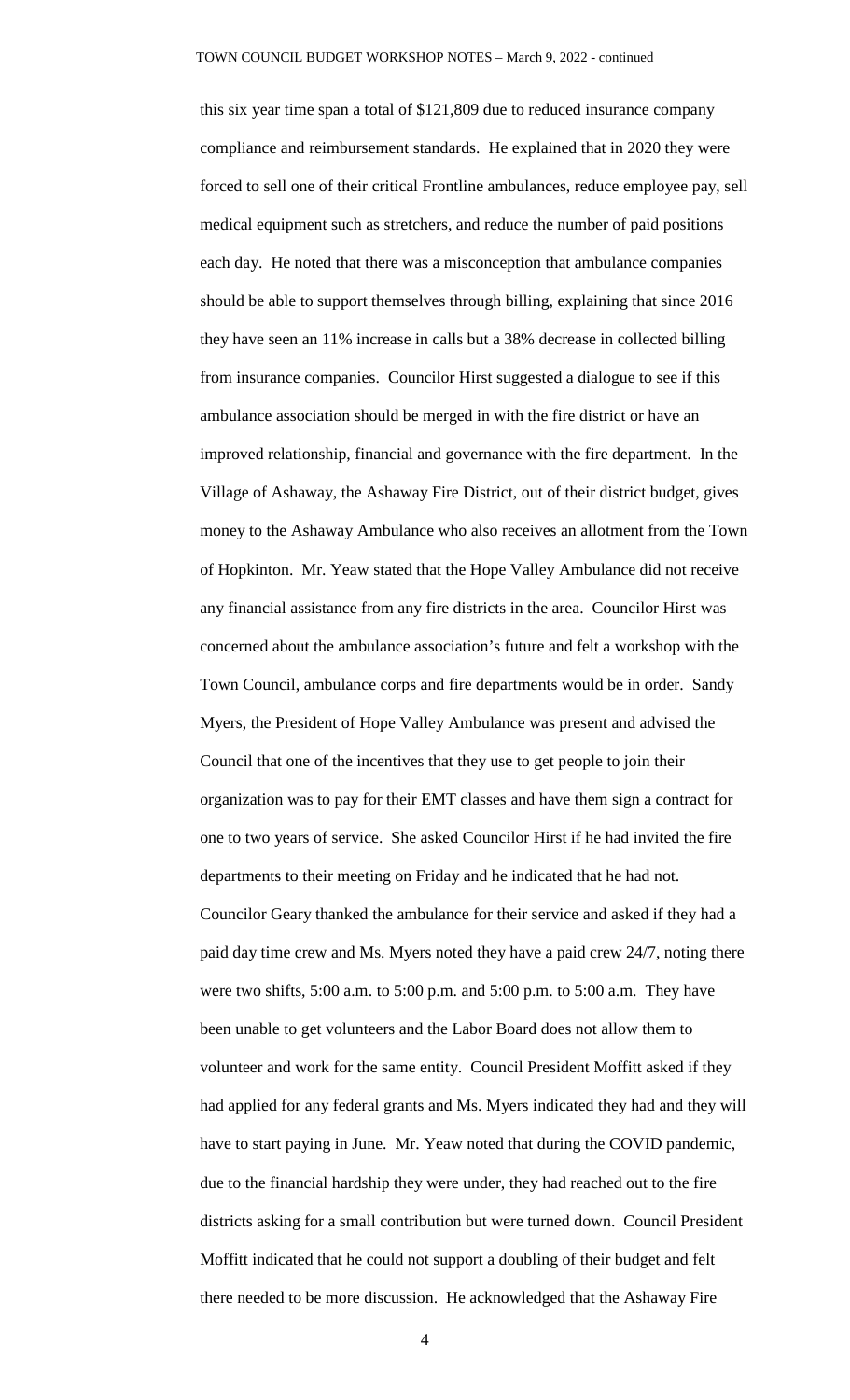District has started a group called the EMS Study Committee and a meeting was scheduled for Wednesday, March 16, 2022 at 10:00 a.m. at the Ashaway Fire Station which he planned on attending. Councilor Davis asked about a handout that Mr. Rosso had provided them from the State concerning money for small businesses that have been hurt by COVID and she felt that the ambulance corps should apply for that. Councilor Hirst recommended that Hope Valley Ambulance contact the Governor's Constituent Affairs Office and explain their situation and maybe they could be of assistance. Mr. Yeaw noted that the ambulance service and fire districts are two very different entities. The ambulance corps responds to triple the calls that the fire department does; the fire department are all volunteers; and, the ambulance is mostly paid individuals. In the bigger cities, the firemen are also EMTs and they can respond to either call. Councilor Hirst asked if they have had any discussion with the Richmond Town Council as far as funding and Ms. Myers indicated that they had not. Councilor Marvel agreed with Council President Moffitt that they could not double their funding but suggested that possibly they could raise their budgeted amount. Councilor Davis noted that the residents of Hopkinton will have to pay more in taxes whether the ambulance corps is funded through the town or the fire district. Council President Moffitt proposed a 10% increase which equated to \$5,000, which was agreed to. Ms. Myers asked Council President Moffitt if he could increase that amount to 20% or \$10,000 and let the taxpayers decide. He noted that his dilemma was that whatever they did for Hope Valley they would have to do for Ashaway. Councilor Hirst suggested putting forth a question to the voters, separate from the budget, as to whether or not they should give more money to the ambulance corps. He requested that they check with the Town Solicitor to see if this was something that could be done. Councilors Marvel and Davis liked that suggestion and noted that a 20% increase was reasonable. Mr. Rosso explained that this would be a warrant item and Clerk Cook-Martin noted that this would appear as a question on the ballot. Mr. Rosso advised that if a warrant item is approved, it would be a one-time source of money. Councilor Davis wished to increase their budget by \$10,000 and also have a warrant item requesting another \$40,000.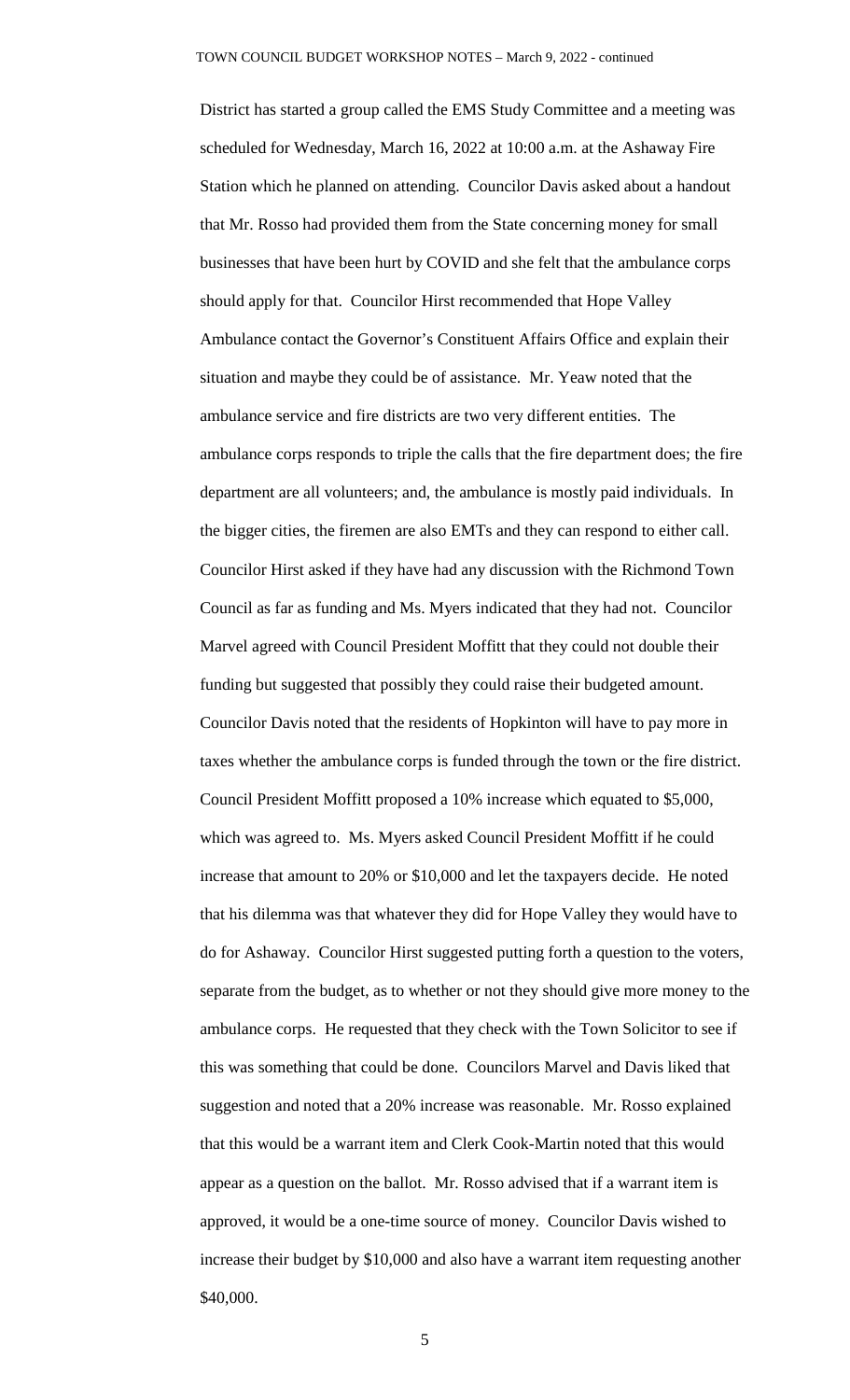### **ASHAWAY AMBULANCE**

Nick Vetelino, Chief of the Ashaway Ambulance Association was present and suggested that they are having the same issues as Hope Valley Ambulance and they were also looking for a \$48,000 increase. Mr. Vetelino advised that they went from a fully volunteer service to an almost fully paid service and their payroll was over \$150,000 per year. He noted that they do receive \$50,000 in funding from the Ashaway Fire District. He went on to explain that 2021 was their busiest year yet; they responded to 600 calls and this does not seem to be slowing down. He noted that it was refreshing to see that the Council was willing to increase their budget. Councilor Geary asked how old their two ambulances were and Mr. Vetelino advised 2005 and 2011. It was agreed that they would increase their budget by 20% and then put a warrant item on the ballot. Mr. Rosso explained to the Council that if the warrant item was approved by the voters, it would come out of the fund balance. Mr. Rosso explained that they usually use warrant items to fund their restricted accounts; however, this would be a warrant item to use general funds directly towards a service. He noted that he has never seen this done before. Council President Moffitt felt they should continue as suggested by increasing their budgets by 20% and then having a warrant item on the ballot. Councilor Davis asked Mr. Rosso to look at where they would get the extra money to pay the ambulance associations if it were to be approved by the voters, and provide them with an answer before the Annual Financial Town Assembly. Mr. Rosso noted that it would come from the fund balance which will be discussed at the next meeting. He noted that if this was approved, the money would used in lieu of funding the town's own restricted accounts such as legal fees which currently has a negative balance; and winter operations which will be zero. Instead of funding those accounts that money would go to the ambulance associations. He did not think this would fix their problem for this was a one-time source of money and this was not a one-time problem, but an annual budget deficit and if they did not increase revenue annually they would be back next year with the same issue. The Council would be draining the town's fund balance for a one year fix. The problem was that they are running at a deficit and that was what needed to be addressed. Councilor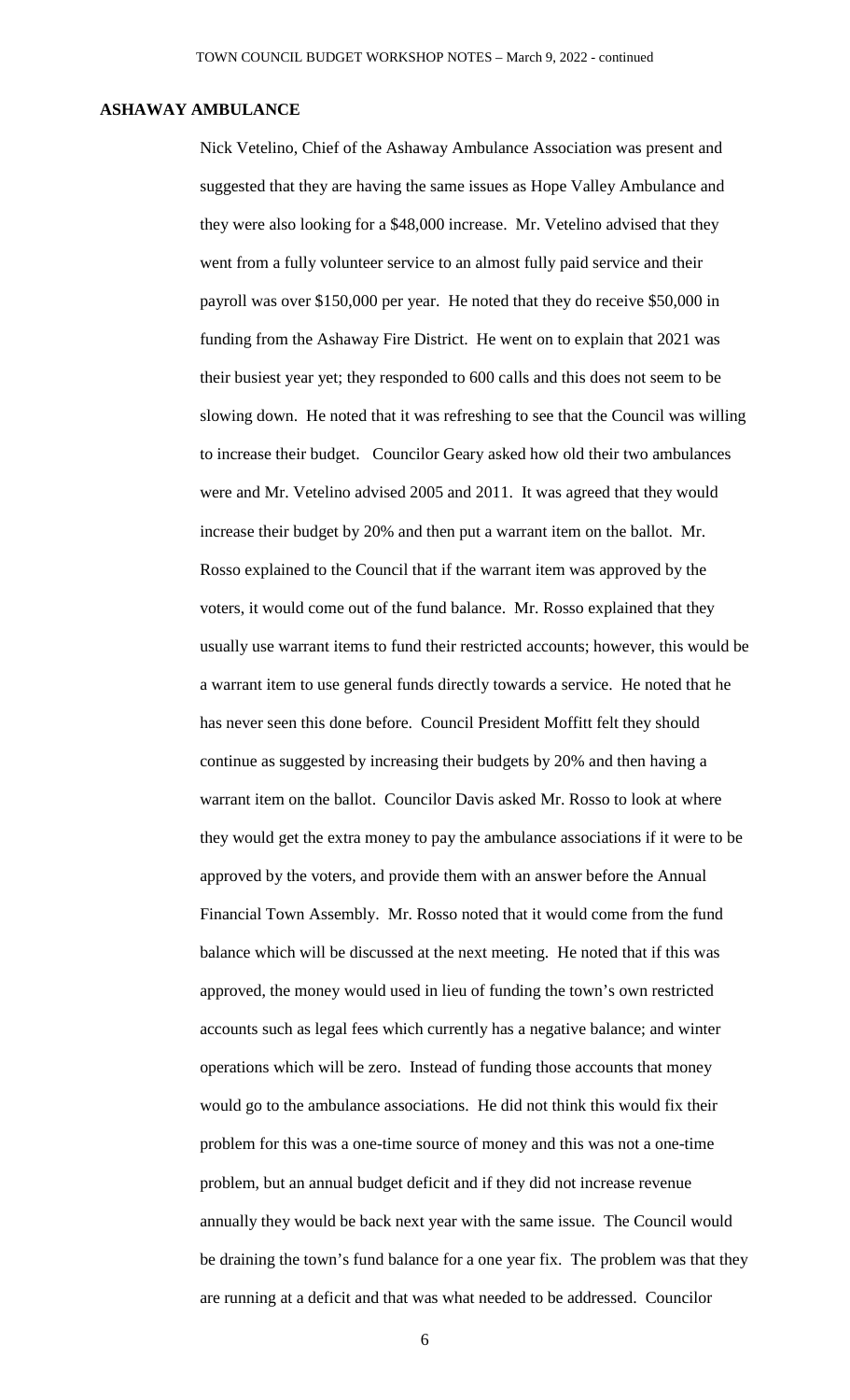Davis felt the ambulance associations should be part of the fire districts. Councilor Marvel agreed with Mr. Rosso and felt they needed to come up with a permanent solution. Mr. Rosso suggested that they educate themselves on what was in the fund balance and then propose how they will use that money.

### **NEIGHBORS HELPING NEIGHBORS RI**

Barbara Gelineas of Neighbors Helping Neighbors was present. Councilor Hirst felt this was a fine organization; however, did not wish to fund any additional nonprofits unless there was a compelling reason. Council President Moffitt agreed with Councilor Hirst that they should not grant any additional funding, which was agreed to by the other Councilors.

#### **COMMUNITY 2000 EDUCATION FOUNDATION**

No one was present from this organization. Councilor Hirst did not feel that taxpayers should be funding a private scholarship of any sort. Council President Moffitt noted that this was a very good group who gave out a lot of scholarships and raised a lot of money for Chariho students; however, agreed with Councilor Hirst that they should not fund this request.

Clerk Cook-Martin asked about the award of \$14,000 to the Land Trust from the real estate transfer stamps. Mr. Rosso adjusted the revenue line item in the Town Clerk's budget. It would appear as a CIP project. Mr. Rosso noted that the Council has increased the proposed budget by \$31,000 which equated to another three cents to the tax rate from the proposed 21 cents. There was discussion about granting the ambulance associations additional funds and putting a warrant item on the ballot. Mr. Rosso felt it should be one or the other but not both because it may get the budget rejected and the warrant item may be rejected and then the ambulance associations are back to square one. Mr. Rosso felt that they needed an accountant or someone to go through their books to see why they were running in the red every year. Council President Moffitt felt that the state senators and state representatives should be involved in trying to resolve this problem. Councilor Davis suggested that if their revenue was down 38% that was part of the problem. Council President Moffitt noted this was not a business to make money and he felt they were fighting a battle they could not win. This is an